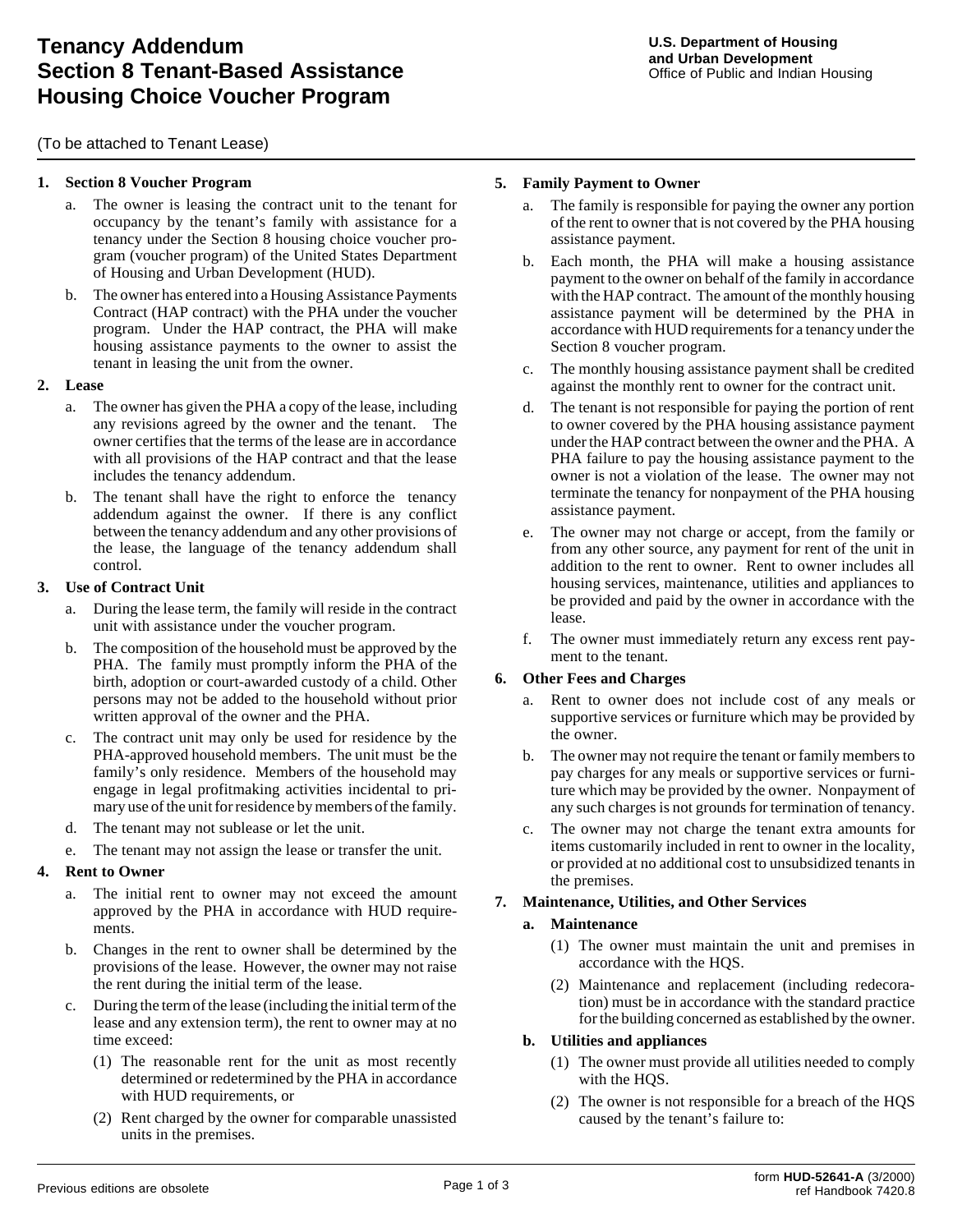- (a) Pay for any utilities that are to be paid by the tenant.
- (b) Provide and maintain any appliances that are to be provided by the tenant.
- **c. Family damage**. The owner is not responsible for a breach of the HQS because of damages beyond normal wear and tear caused by any member of the household or by a guest.
- **d. Housing services**. The owner must provide all housing services as agreed to in the lease.

## **8. Termination of Tenancy by Owner**

- a. **Requirements**. The owner may only terminate the tenancy in accordance with the lease and HUD requirements.
- b. **Grounds**. During the term of the lease (the initial term of the lease or any extension term), the owner may only terminate the tenancy because of:
	- (1) Serious or repeated violation of the lease;
	- (2) Violation of Federal, State, or local law that imposes obligations on the tenant in connection with the occupancy or use of the unit and the premises;
	- (3) Criminal activity or alcohol abuse (as provided in paragraph c); or
	- (4) Other good cause (as provided in paragraph d).

# c. **Criminal activity or alcohol abuse.**

- (1) The owner may terminate the tenancy during the term of the lease if any member of the household, a guest or another person under a resident's control commits any of the following types of criminal activity:
	- (a) Any criminal activity that threatens the health or safety of, or the right to peaceful enjoyment of the premises by, other residents (including property management staff residing on the premises);
	- (b) Any criminal activity that threatens the health or safety of, or the right to peaceful enjoyment of their residences by, persons residing in the immediate vicinity of the premises;
	- (c) Any violent criminal activity on or near the premises; or
	- (d) Any drug-related criminal activity on or near the premises.
- (2) The owner may terminate the tenancy during the term of the lease if any member of the household is:
	- (a) Fleeing to avoid prosecution, or custody or confinement after conviction, for a crime, or attempt to commit a crime, that is a felony under the laws of the place from which the individual flees, or that, in the case of the State of New Jersey, is a high misdemeanor; or
	- (b) Violating a condition of probation or parole under Federal or State law.
- (3) The owner may terminate the tenancy for criminal activity by a household member in accordance with this section if the owner determines that the household member has committed the criminal activity, regardless of whether the household member has been arrested or convicted for such activity.

(4) The owner may terminate the tenancy during the term of the lease if any member of the household has engaged in abuse of alcohol that threatens the health, safety or right to peaceful enjoyment of the premises by other residents.

## d. **Other good cause for termination of tenancy**

- (1) During the initial lease term, other good cause for termination of tenancy must be something the family did or failed to do.
- (2) During the initial lease term or during any extension term, other good cause includes:
	- (a) Disturbance of neighbors,
	- (b) Destruction of property, or
	- (c) Living or housekeeping habits that cause damage to the unit or premises.
- (3) After the initial lease term, such good cause includes:
	- (a) The tenant's failure to accept the owner's offer of a new lease or revision;
	- (b) The owner's desire to use the unit for personal or family use or for a purpose other than use as a residential rental unit; or
	- (c) A business or economic reason for termination of the tenancy (such as sale of the property, renovation of the unit, the owner's desire to rent the unit for a higher rent).
- e. **Eviction by court action.** The owner may only evict the tenant by a court action.
- f. **Owner notice of grounds**
	- (1) At or before the beginning of a court action to evict the tenant, the owner must give the tenant a notice that specifies the grounds for termination of tenancy. The notice may be included in or combined with any owner eviction notice.
	- (2) The owner must give the PHA a copy of any owner eviction notice at the same time the owner notifies the tenant.
	- (3) Eviction notice means a notice to vacate, or a complaint or other initial pleading used to begin an eviction action under State or local law.

# **9. Lease: Relation to HAP Contract**

If the HAP contract terminates for any reason, the lease terminates automatically.

#### **10. PHA Termination of Assistance**

The PHA may terminate program assistance for the family for any grounds authorized in accordance with HUD requirements. If the PHA terminates program assistance for the family, the lease terminates automatically.

#### **11. Family Move Out**

The tenant must notify the PHA and the owner before the family moves out of the unit.

#### **12. Security Deposit**

a. The owner may collect a security deposit from the tenant. (However, the PHA may prohibit the owner from collecting a security deposit in excess of private market practice, or in excess of amounts charged by the owner to unassisted tenants. Any such PHA-required restriction must be specified in the HAP contract.)